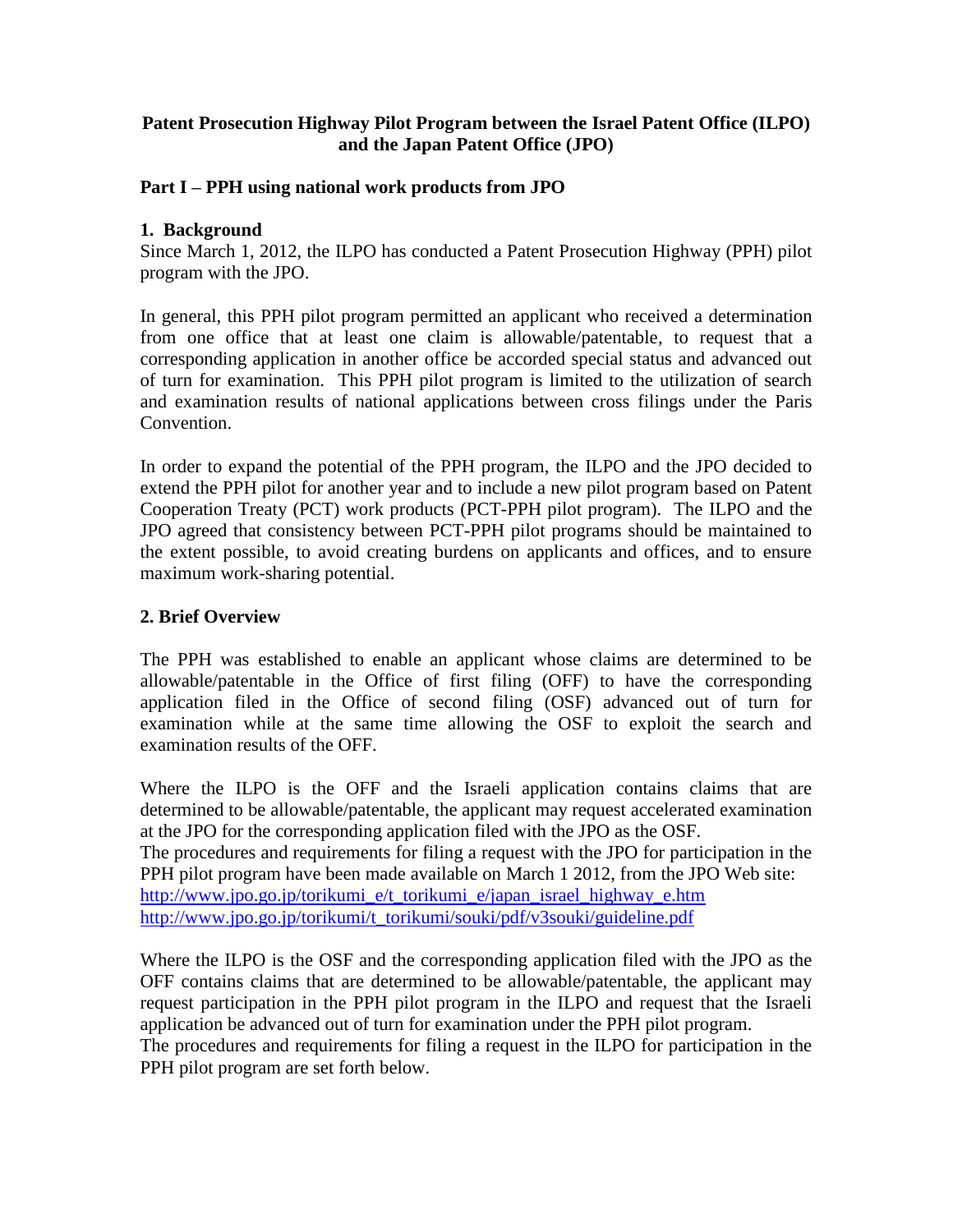# **A. Trial Period for the PPH Pilot Program**

The PPH pilot program commenced on March 1, 2012, and will end on February 28, 2013. The Trial Period will be extended for an additional, from March 1, 2013 to February 28, 2014. The trial Period may be extended for an additional year if necessary to adequately assess the feasibility of the PPH program. The JPO and the ILPO will evaluate the results of the pilot program to determine whether and how the program should be fully implemented after the Trial Period. The Offices may also terminate the PPH pilot program early if the volume of participation exceeds a manageable level, or for any other reason. Notice will be published should the PPH pilot program be terminated before February 28, 2014.

# **B. Requirements for Requesting Participation in the PPH Pilot Program in the ILPO**

In order to be eligible to participate in the PPH pilot program, the following conditions must be met:

The Israeli (IL) application is a Paris Convention application which validly claims priority under section 10 of the Israeli Patents Law, to one or more applications filed with the JPO.

Examples of Israeli applications that fall under this requirement are:

# **- (A) An IL application with single Paris Convention priority claim to an application filed at the JPO**

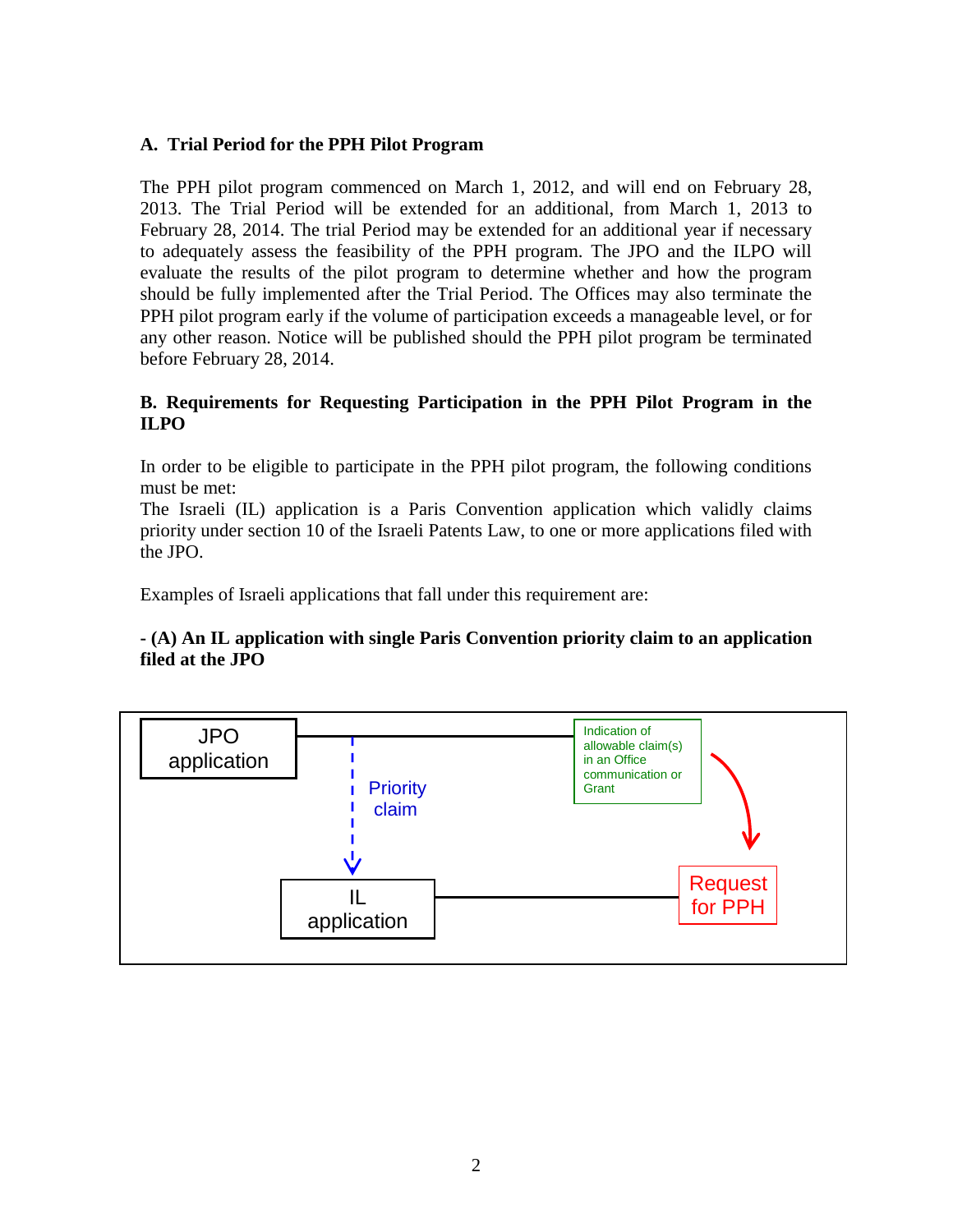- **(B) An IL application with multiple Paris Convention priority claims to JPO Applications**

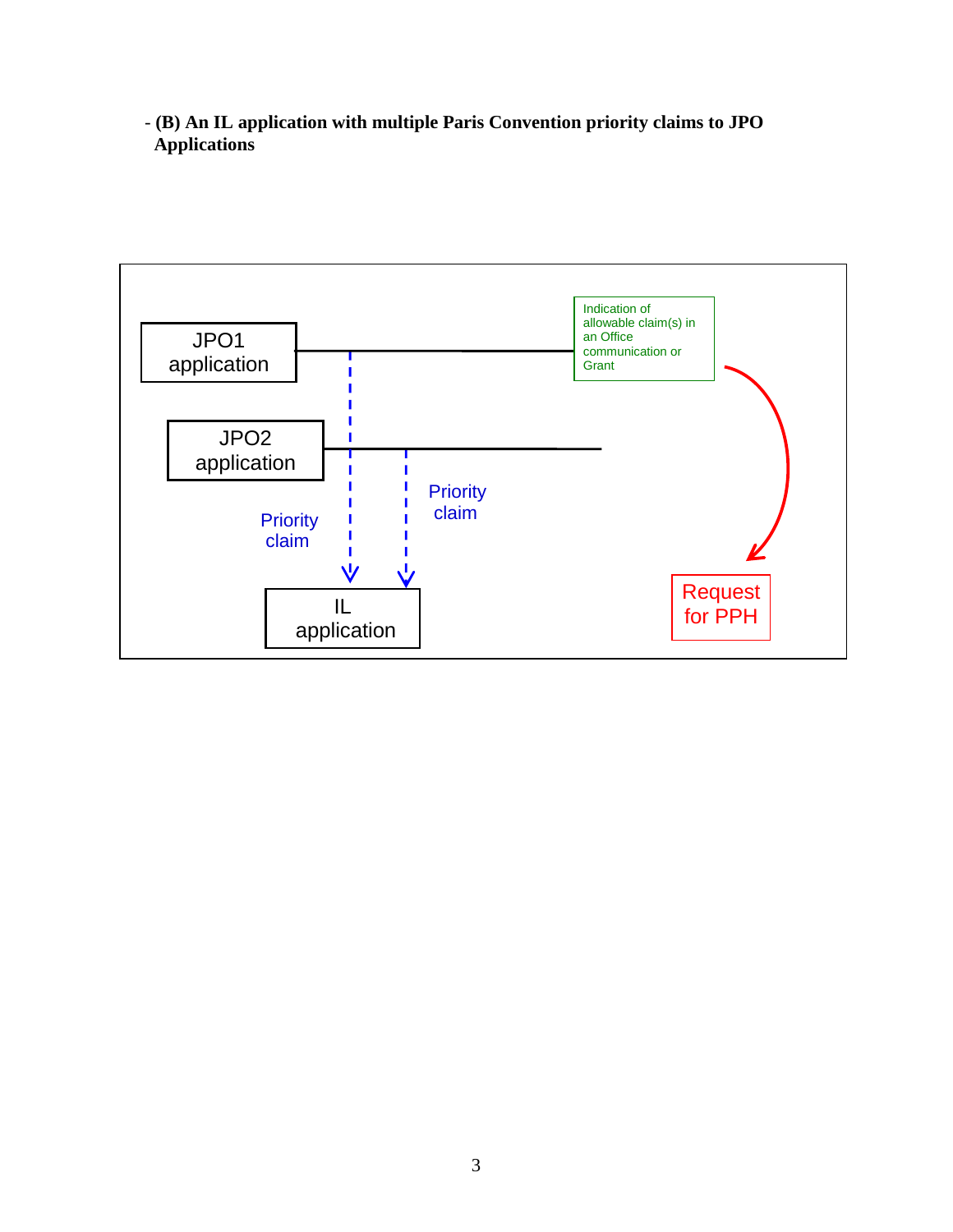# **- (C) Paris Convention route and domestic priority**



- **(D) Paris Convention route and divisional applications**

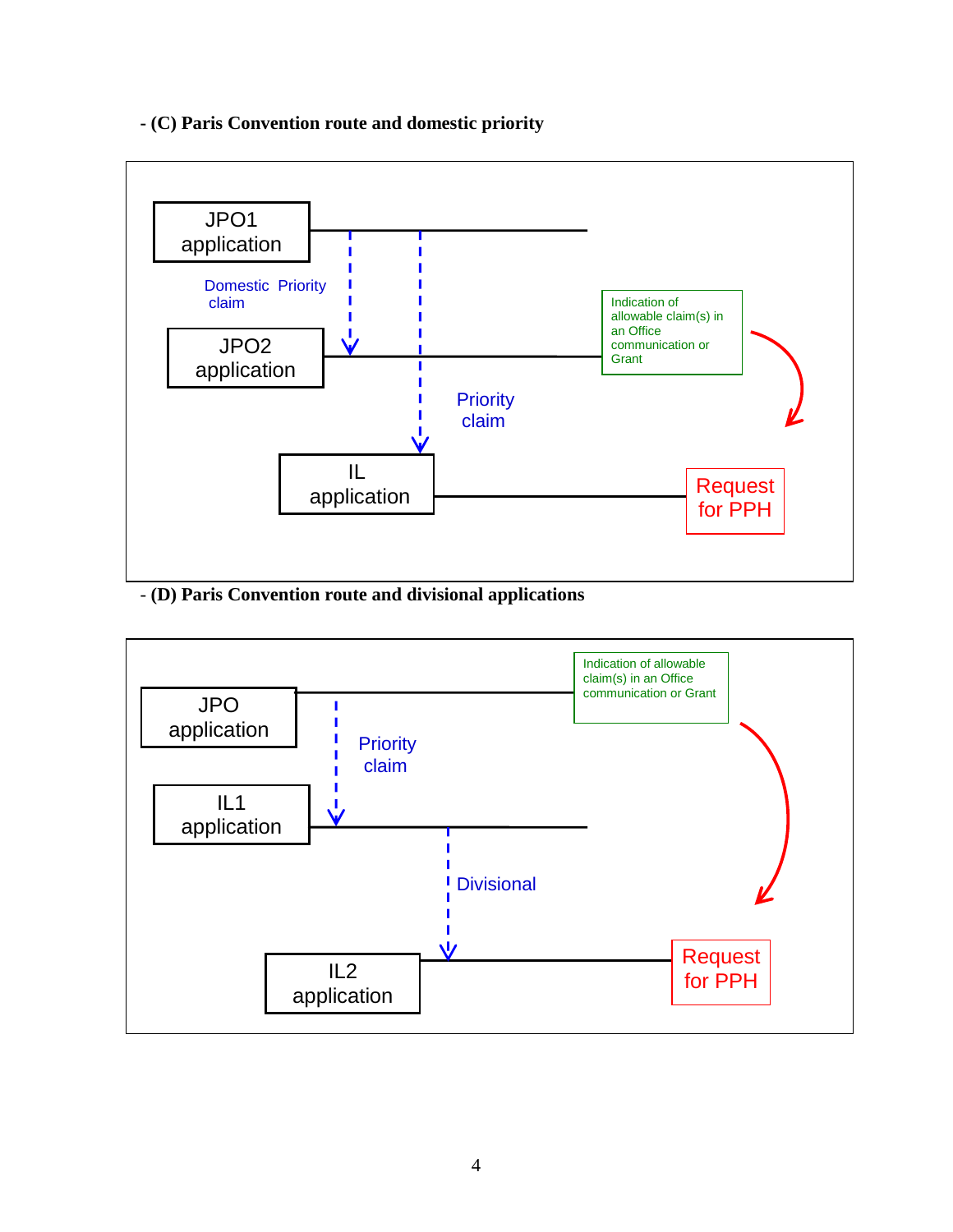**(E) - ILPO application claims Paris Convention priority to a PCT application**



**(F)- ILPO application is a national stage of a PCT application claiming Paris Convention priority to a JPO application**

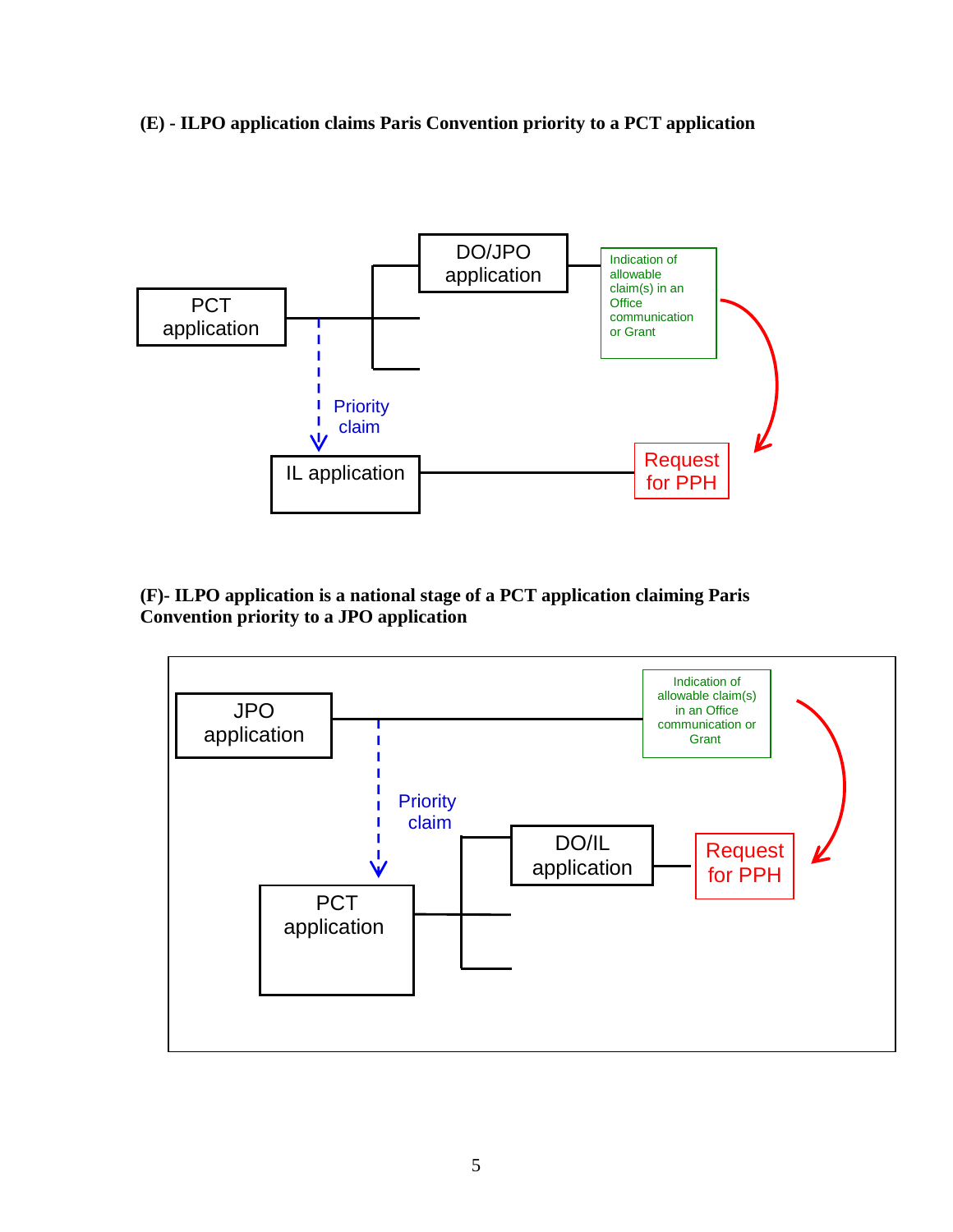

**(H) - IL application is a national stage of a PCT application which claims Paris Convention priority to another PCT application**

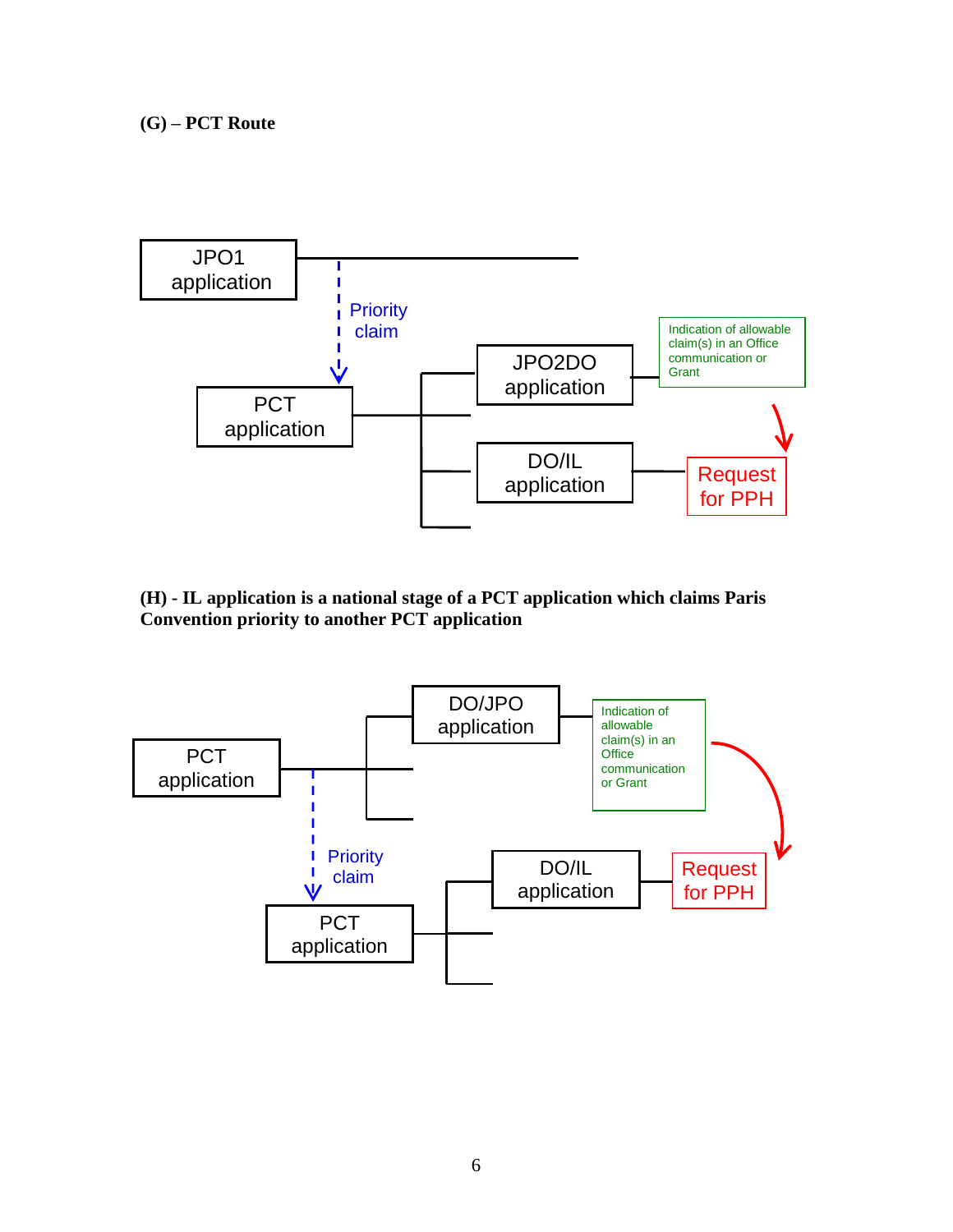# **(I) - Direct PCT and PCT Route**

Without priority claim



# **J- IL application is a national stage of a PCT application without priority claim**

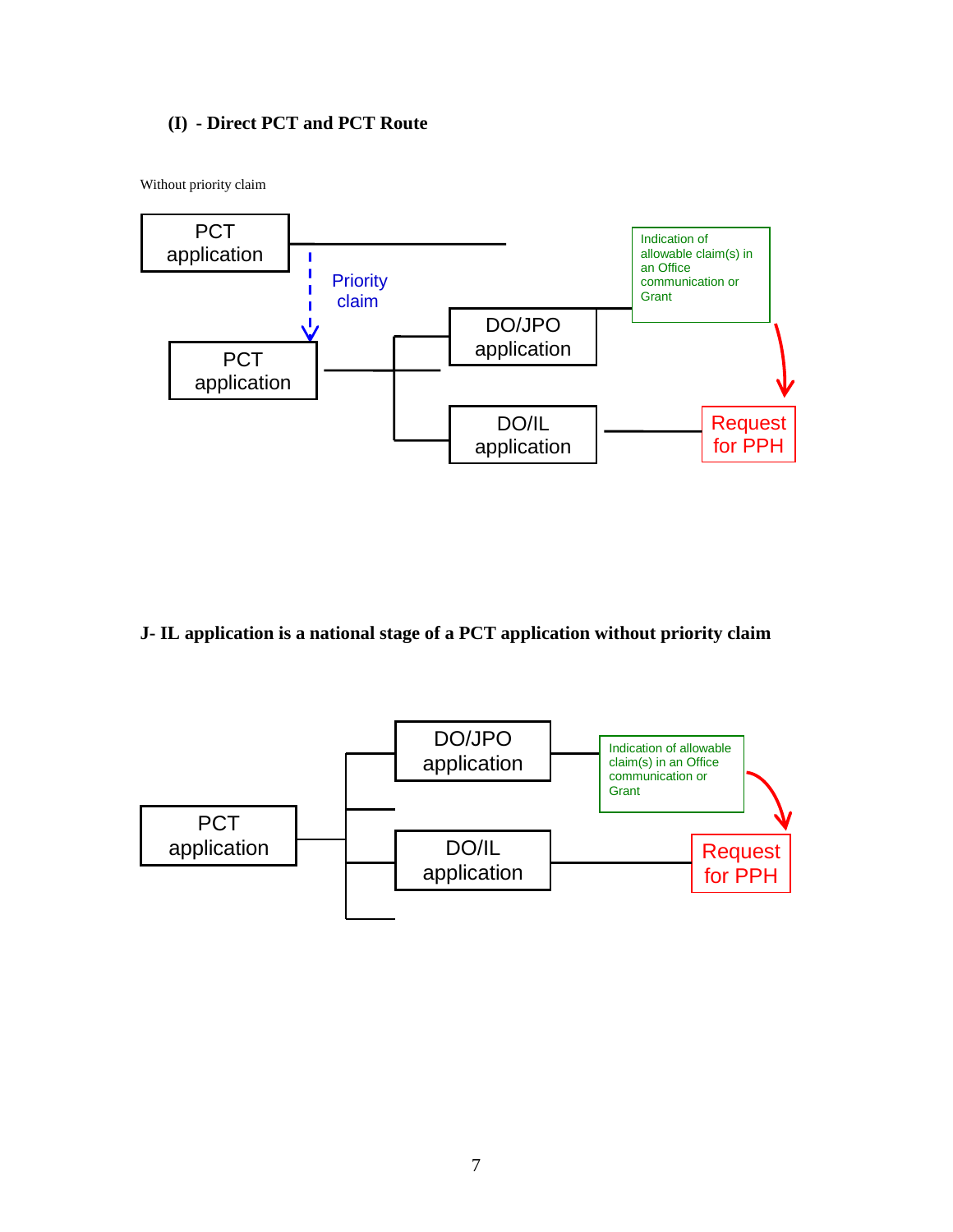(1) The JPO application whose claims are determined to be allowable/patentable does not have to be the application for which priority is claimed in the IL application (the basic application). The JPO application can be an application explicitly derived from the basic application, e.g., a divisional application of the basic application. Note that where the JPO application that contains the allowable/patentable claims is not the same application for which priority is claimed in the IL application, applicant must identify the relationship between the JPO application that contains the allowable/patentable claims and the JPO priority application claimed in the IL application (e.g., JPO application X that contains the allowable/patentable claims is a divisional application of JPO application Y, which is the priority application claimed in the IL application).

(2) The JPO application(s) has at least one claim that was determined by the JPO to be allowable/patentable. The applicant does not have to submit a copy of the allowable/patentable claims from the JPO application(s) and the translation when they are provided via AIPN (JPO's dossier access system). However, if the ILPO examiner is not able to obtain them via the AIPN or understand the translated claims, the ILPO examiner may request the applicant to provide the necessary documents.

If the JPO Office action does not explicitly state that a particular claim is allowable, applicant must include a statement in the request for participation in the PPH pilot program or in the transmittal letter accompanying the request for participation that no rejection has been made in the JPO Office action regarding that claim, and therefore, the claim is deemed allowable by the JPO.

(3) All the claims in each IL application for which a request for participation in the PPH pilot program is made must sufficiently correspond to or be amended to sufficiently correspond to the allowable/patentable claim(s) in the JPO application(s).

All claims on file as originally filed or as amended, for examination under the PPH must sufficiently correspond to one or more of those claims indicated as allowable in the JPO.

Claims are considered to "sufficiently correspond" where, accounting for differences due to translations and claim format, the claims in the ILPO are of the same or similar scope as the claims in the JPO, or the claims in the ILPO are narrower in scope than the claims in the JPO.

In this regard, a claim that is narrower in scope occurs when a JPO claim is amended to be further limited by an additional feature that is supported in the specification (description and/or claims).

A claim in the ILPO which introduces a new/different category of claims to those claims indicated as allowable in the JPO is not considered to sufficiently correspond. For example, should the JPO claims only contain claims to a process of manufacturing a product, then the claims in the ILPO are not considered to sufficiently correspond if the ILPO claims introduce product claims that are dependent on the corresponding process claims.

It is not necessary to include all claims determined to be patentable in the JPO in the application to the ILPO, as the deletion of claims is allowable. In a case where an application to the JPO contains 5 claims which are determined to be allowable, the corresponding application to the ILPO may contain only 3 of those 5 claims.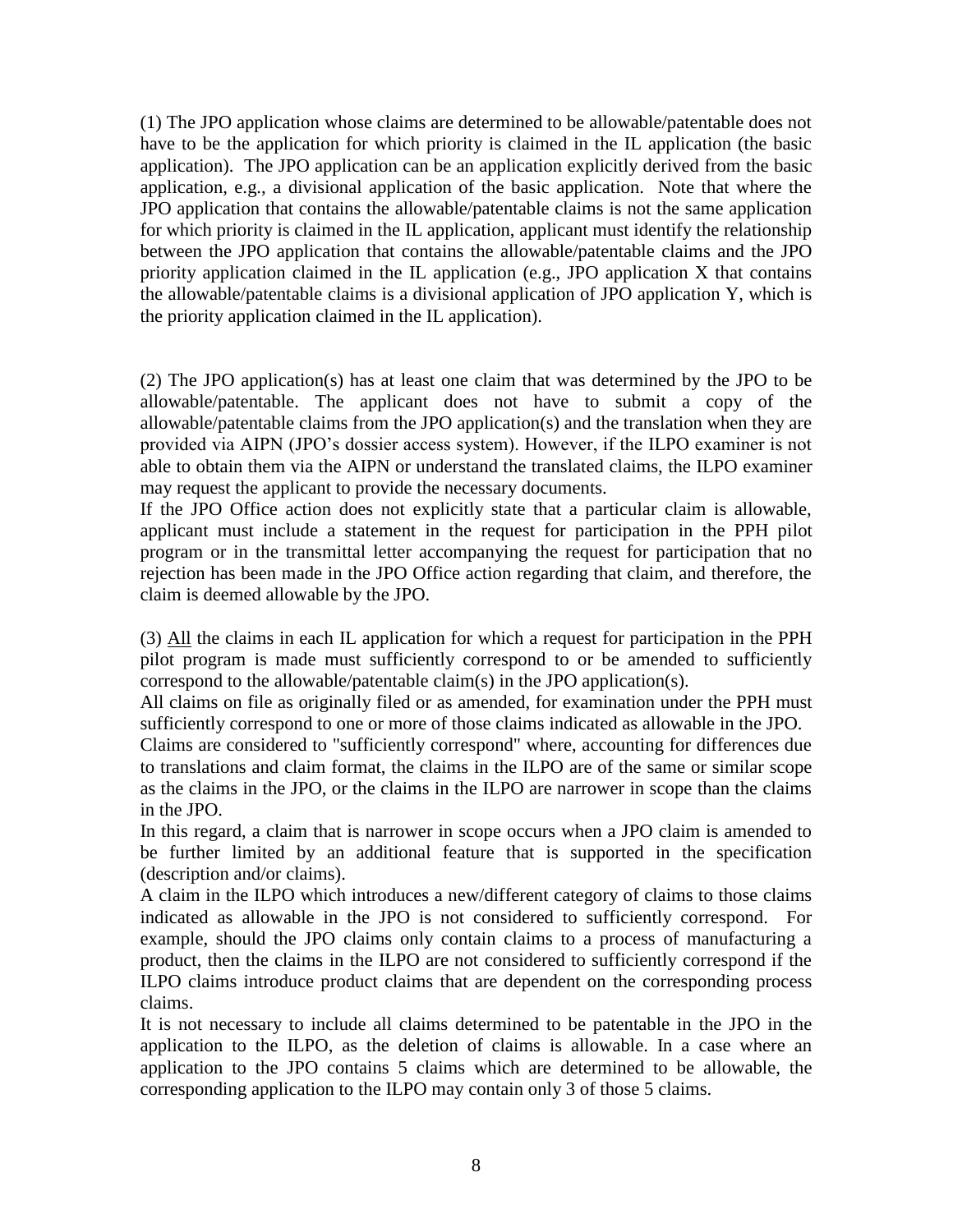Applicant is also required to submit a claims correspondence table in English. The claims correspondence table must indicate how all the claims in the IL application correspond to the allowable/patentable claims in the JPO application(s).

(4) Examination of the IL application for which participation in the PPH pilot program is requested has not begun.

(5) Applicant must file a request for participation in the PPH pilot program and a request that the IL application be advanced out of turn for examination. A sample request form is available from the ILPO Web site at: [http://index.justice.gov.il/Units/RashamHaptentim/Units/patent/Madrichim/Pages/PPH.as](http://index.justice.gov.il/Units/RashamHaptentim/Units/patent/Madrichim/Pages/PPH.aspx) [px](http://index.justice.gov.il/Units/RashamHaptentim/Units/patent/Madrichim/Pages/PPH.aspx)

(6) The applicant does not have to submit a copy of all the Office actions (which are relevant to patentability) from the JPO application(s) and the translation when they are provided via AIPN (JPO's dossier access system). However, if the ILPO examiner is not able to obtain them via the AIPN or understand the translated claims, the ILPO examiner may request the applicant to provide the necessary documents.

Office actions should be in either English or translated into English. Machine translation is admissible. However, if the ILPO examiner is not able to understand the translated office actions to a sufficient extent, the ILPO examiner may request the applicant to submit a professional translation.

(7) Applicant must comply with section 18 of the Israeli Patents Law, 5727-1967 and submit a list of the documents cited by the JPO examiner in the JPO Office action.

If the reference is a patent document available online, the applicant is not required to submit it. In case the patent examiner has difficulty in obtaining the document, however, the applicant may be asked to submit it. Non-patent literature must always be submitted. Translations of cited references are unnecessary.

The request for participation in the PPH pilot program and all the supporting documents must be submitted to the ILPO and indexed with the following document description: "Petition to make special under Patent Prosecution Highway." Any preliminary amendments submitted with the PPH documents must be separately indexed as a preliminary amendment, respectively.

Where the request for participation in the PPH pilot program and special status are granted, applicant will be notified and the IL application will be advanced out of turn for examination. In those instances where the request for participation in the PPH pilot program does not meet all the requirements set forth above, applicant will be notified and the defects in the request will be identified. Applicant will be given one opportunity to perfect the request in a renewed request for participation (which must be submitted as noted above). Note that action on the application by the examiner will NOT be suspended awaiting a reply by the applicant to perfect the request in a renewed request for participation. This is relevant in cases where the application has reached its regular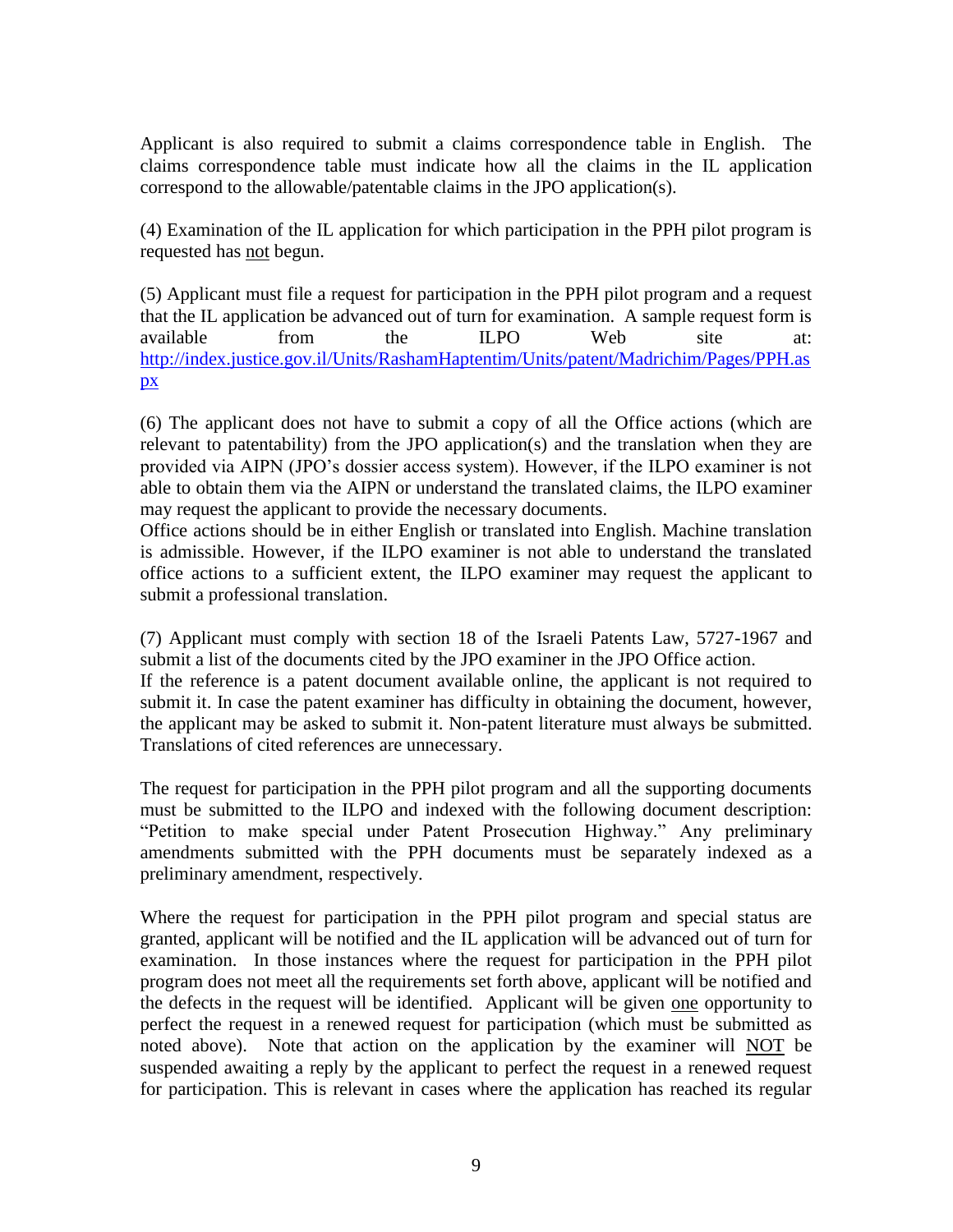turn. That is, if the application is picked up for examination by the examiner after applicant has been notified of the defects in the request, any renewed request will be dismissed. If the renewed request is perfected and examination has not begun, the request and special status will be granted, applicant will be notified and the IL application will be advanced out of turn for examination. If not perfected, applicant will be notified and the application will await action in its regular turn.

(8) Request for participation in the PPH pilot program and special status granted in a parent application will not carry over to a divisional application. Applicant must fulfill all the conditions set forth above in order for special status to be granted in the divisional application.

If any of the documents identified in items (2), (6) and (7) above have already been filed in the IL application prior to the request for participation in the PPH pilot program, it will not be necessary for applicant to resubmit these documents with the request for participation. Applicant may simply refer to these documents and indicate in the request for participation in the PPH pilot program when these documents were previously filed in the IL application.

# **C. Special Examining Procedures**

Once the request for participation in the PPH pilot program and special status have been granted to the IL application, the IL application will be taken up for examination by the IL examiner before all other categories of applications except those clearly in condition for allowance, those with set time limits, such as examiner's answers, and those that have been granted special status for "accelerated examination."

Any claims amended or added after the grant of the request for participation in the PPH pilot program must sufficiently correspond to one or more allowable/patentable claims in the JPO application(s). Applicant is required to submit a claims correspondence table along with the amendment (see B (3) above). If the amended or newly added claims do not sufficiently correspond to the allowable/patentable claims in the JPO application(s), the amendment will not be entered and will be treated as a non-responsive reply under the PPH track and therefore will be processed as a regular application.

The PPH program does not absolve applicants of all their duties under the Israeli Patents Law, 5727-1967. By complying with requirements B (6) and (7) identified above, as well as all requirements set forth under section 18 of the Israeli Patents Law, 5727-1967 and official circular M.N.51, applicants would be considered to have complied with their duties to bring to the attention of the ILPO any material prior art cited in the corresponding foreign application(s) (see section 18 of the Israel Patents Law, 5727- 1967).

Any inquiries concerning this notice may be directed to  $pph@$  justice.gov.il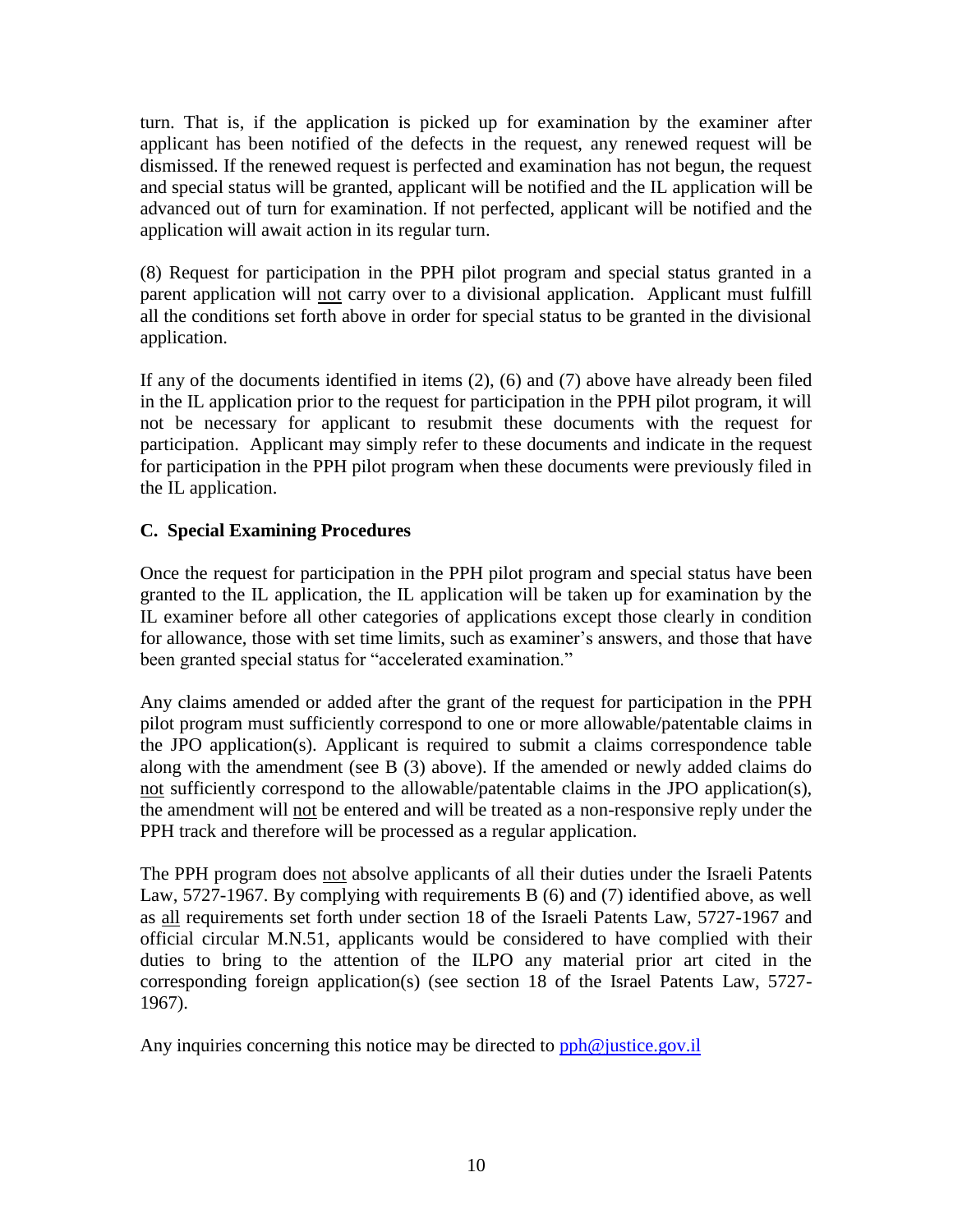## **Part II – PPH using PCT international work products from the JPO**

## **PCT-PPH Pilot Program**

The PCT-PPH pilot program was established to enable an applicant, who has received (1) a Written Opinion from an International Searching Authority (WO/ISA) (ISA must be the JPO), or

(2) a Written Opinion from an International Preliminary Examining Authority (WO/IPEA) (IPEA must be the JPO), or

(3) an International Preliminary Examination Report (IPER) from an International Preliminary Examining Authority (IPEA must be the JPO), that indicates at least one claim in the PCT application has novelty, inventive step and industrial applicability, to file a request to participate in the PCT-PPH pilot program in a corresponding Israel application and petition to make the Israel application special under the PCT-PPH pilot program. The procedures and requirements for filing a request in the ILPO for participation in the PCT-PPH pilot program are set forth below.

#### **A. Trial Period for the PCT-PPH Pilot Program**

The ILPO and the JPO agreed that the PCT-PPH pilot program will commence on March 1, 2013for a period of one year ending on[February 28, 2014. The Trial Period may be extended if necessary to adequately assess the feasibility of the PCT-PPH pilot program. The ILPO and the JPO may also terminate the PCT-PPH pilot program early if the volume of participation exceeds a manageable level, or for any other reasons. Notice will be published if the PCT-PPH pilot program will be terminated before February 28, 2014.

#### **B. Requirements for Requesting Participation in the PCT-PPH Pilot Program in the ILPO**

In order to be eligible to participate in the PCT-PPH pilot program, the following conditions must be met:

(1) The relationship between the corresponding Israel application for which participation in the PCT-PPH pilot program is requested and the PCT application satisfies one of the following requirements (note that RO/-- as used in the diagrams below refers to an international application filed under the PCT in any competent receiving office):

(a) The Israel application is a national stage entry of the corresponding PCT application. See diagrams  $(A)$ ,  $(A')$  and  $(A'')$  below.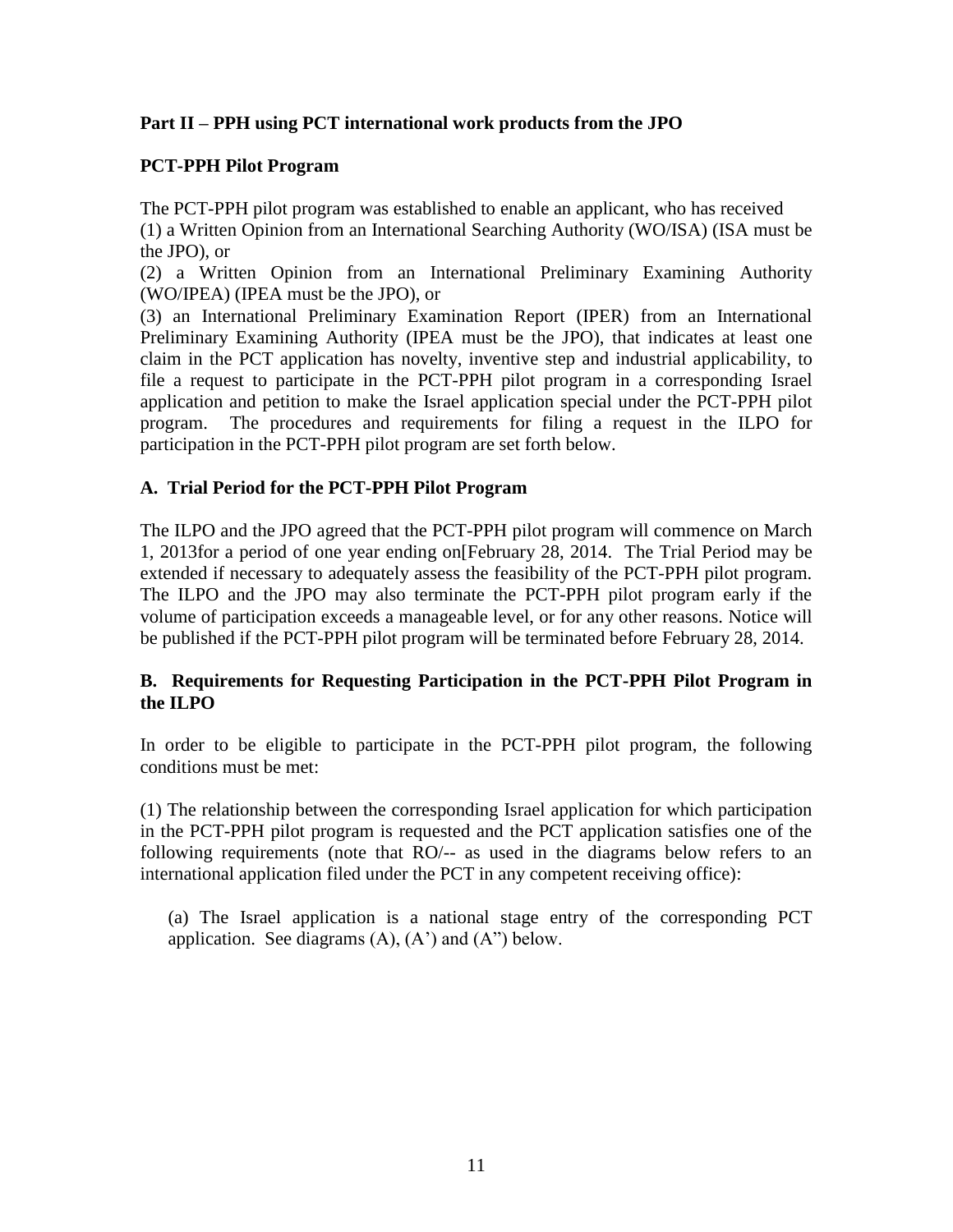**(A) The Israel application is a national stage entry of the corresponding PCT application.**



**(A') The Israel application is a national stage entry of the corresponding PCT application.**

**(The corresponding PCT application claims priority to a national application filed anywhere.)**

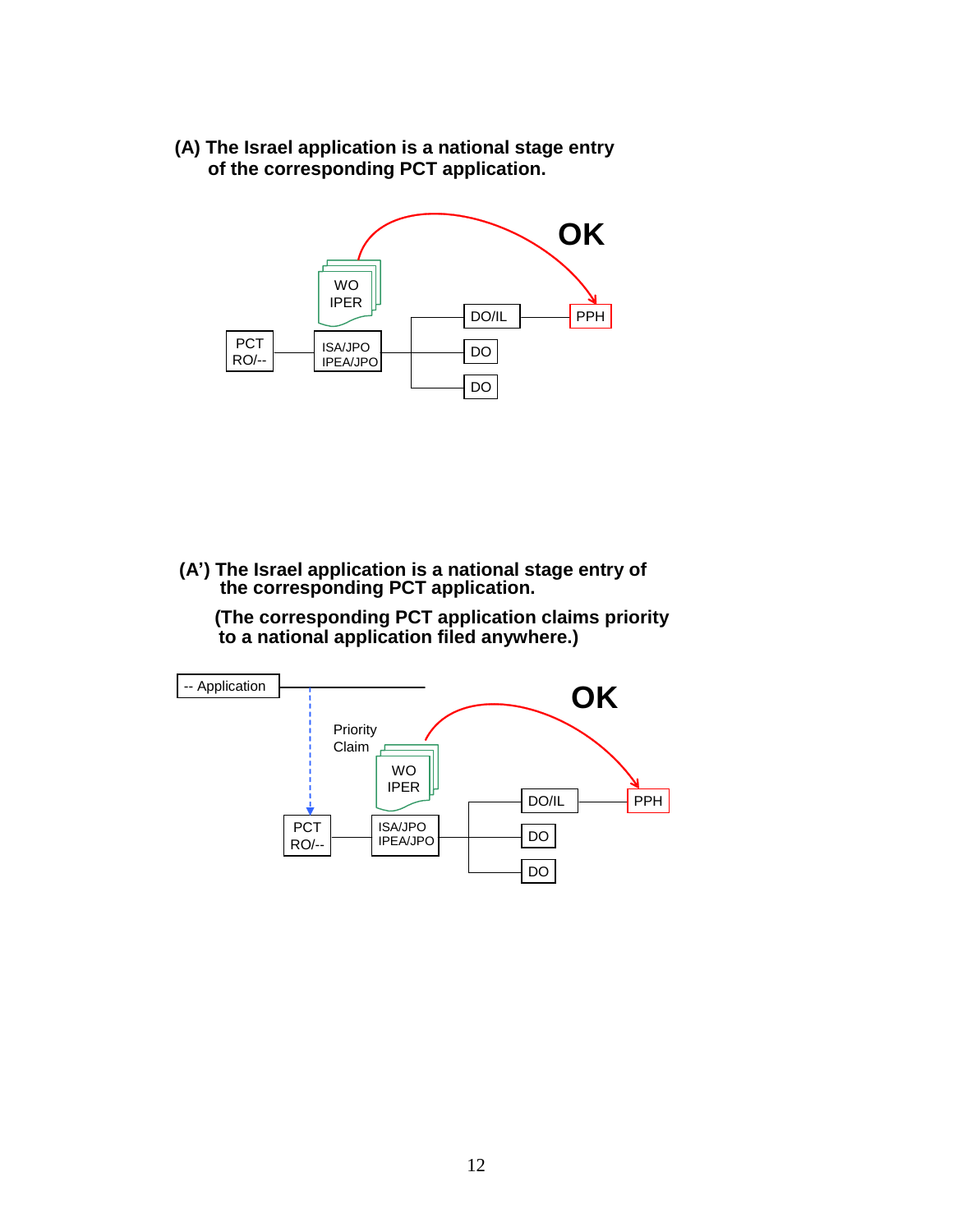**(A'') The Israel application is a national stage entry of the corresponding PCT application. (The corresponding PCT application claims priority from another PCT application.)**

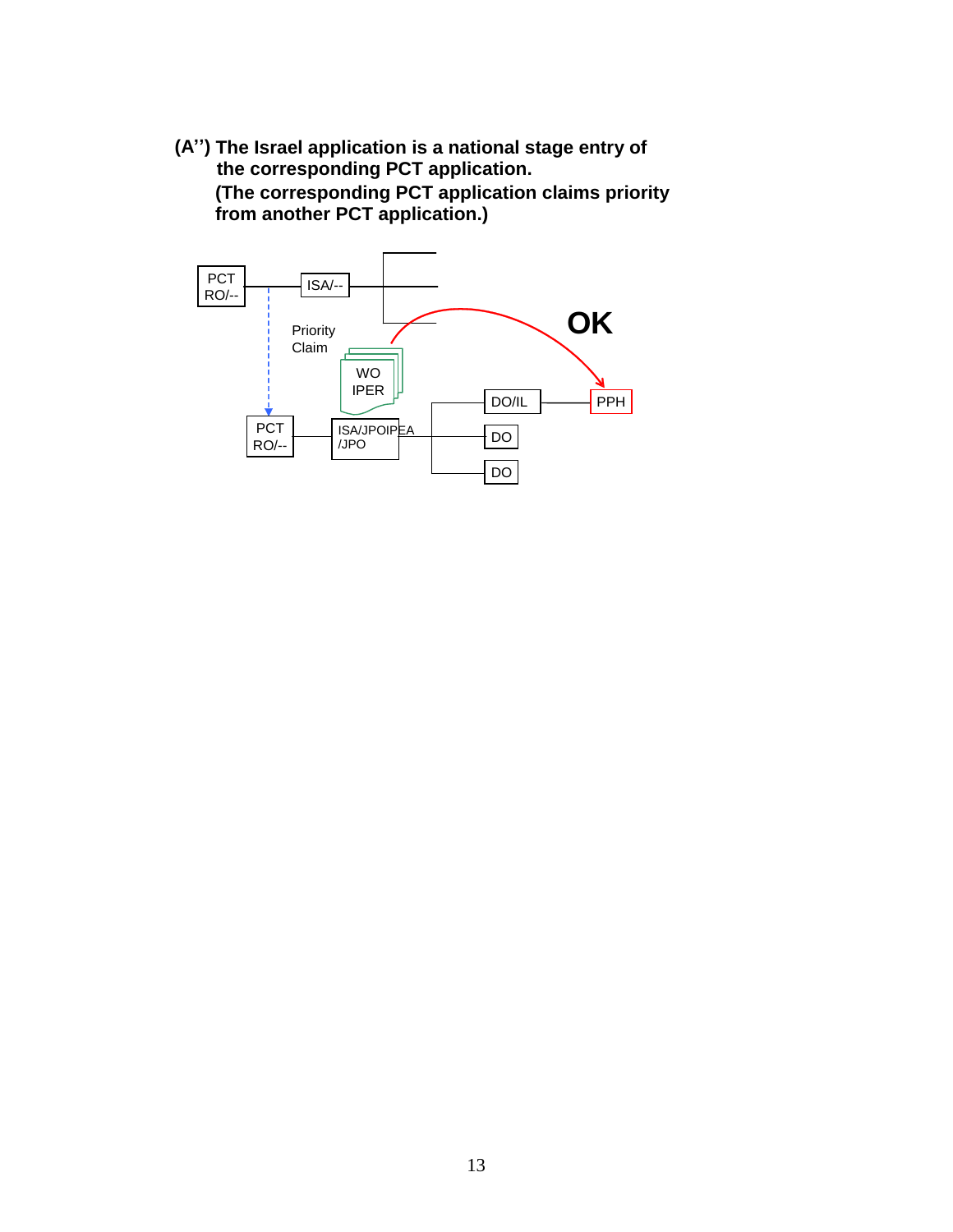(b) The Israel application is a national application which forms the basis for the priority claim in the corresponding PCT application. See diagram (B) below.

**(B) The Israel application is a national application which forms the basis for the priority claim in the corresponding PCT application.**

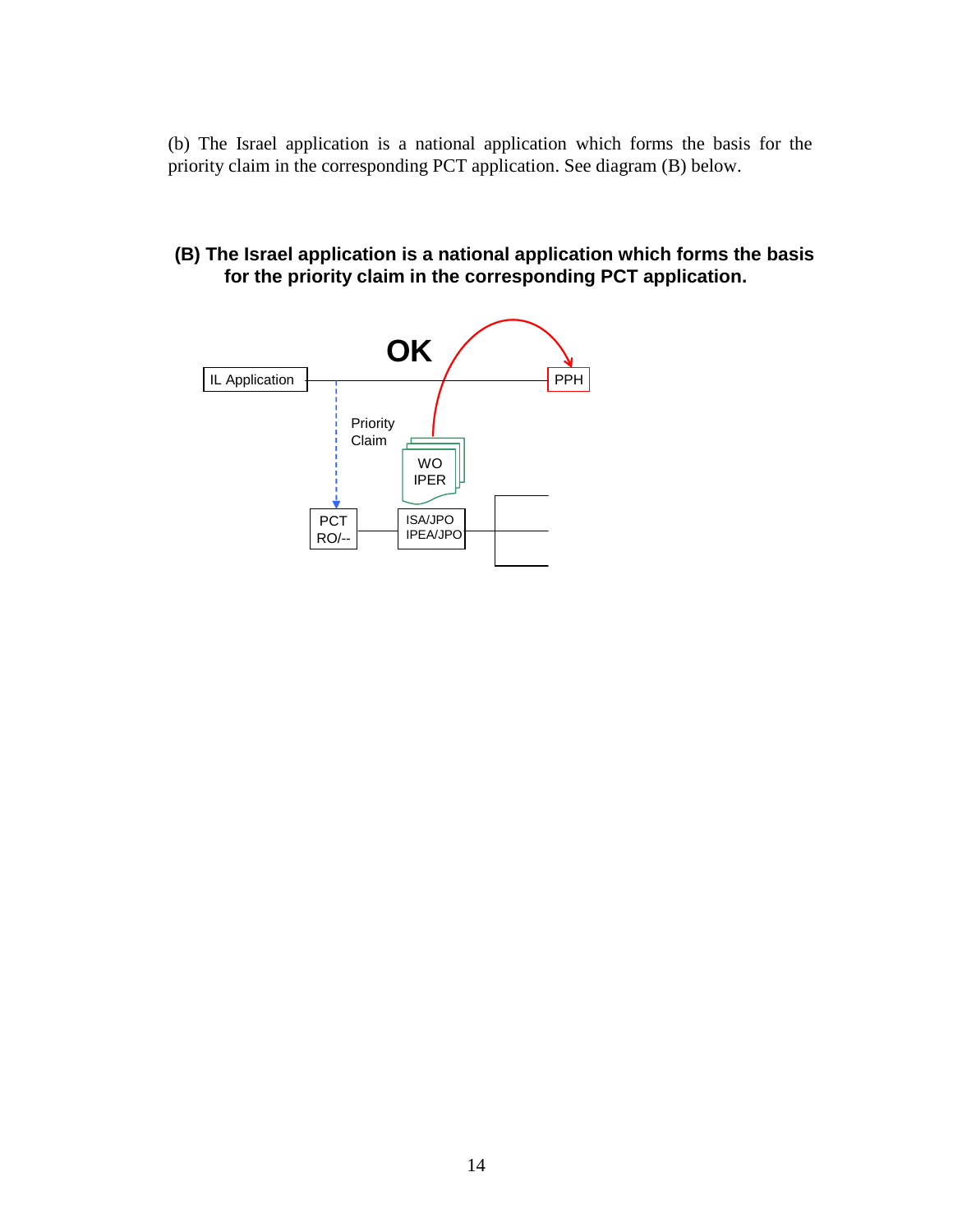(c) The Israel application is a national stage entry of another PCT application (which can be filed in any competent receiving office) which claims priority to the corresponding PCT application. See diagram (C) below.

# WO **OK (C) The Israel application is a national stage entry of a PCT application which claims priority from the corresponding PCT application.**

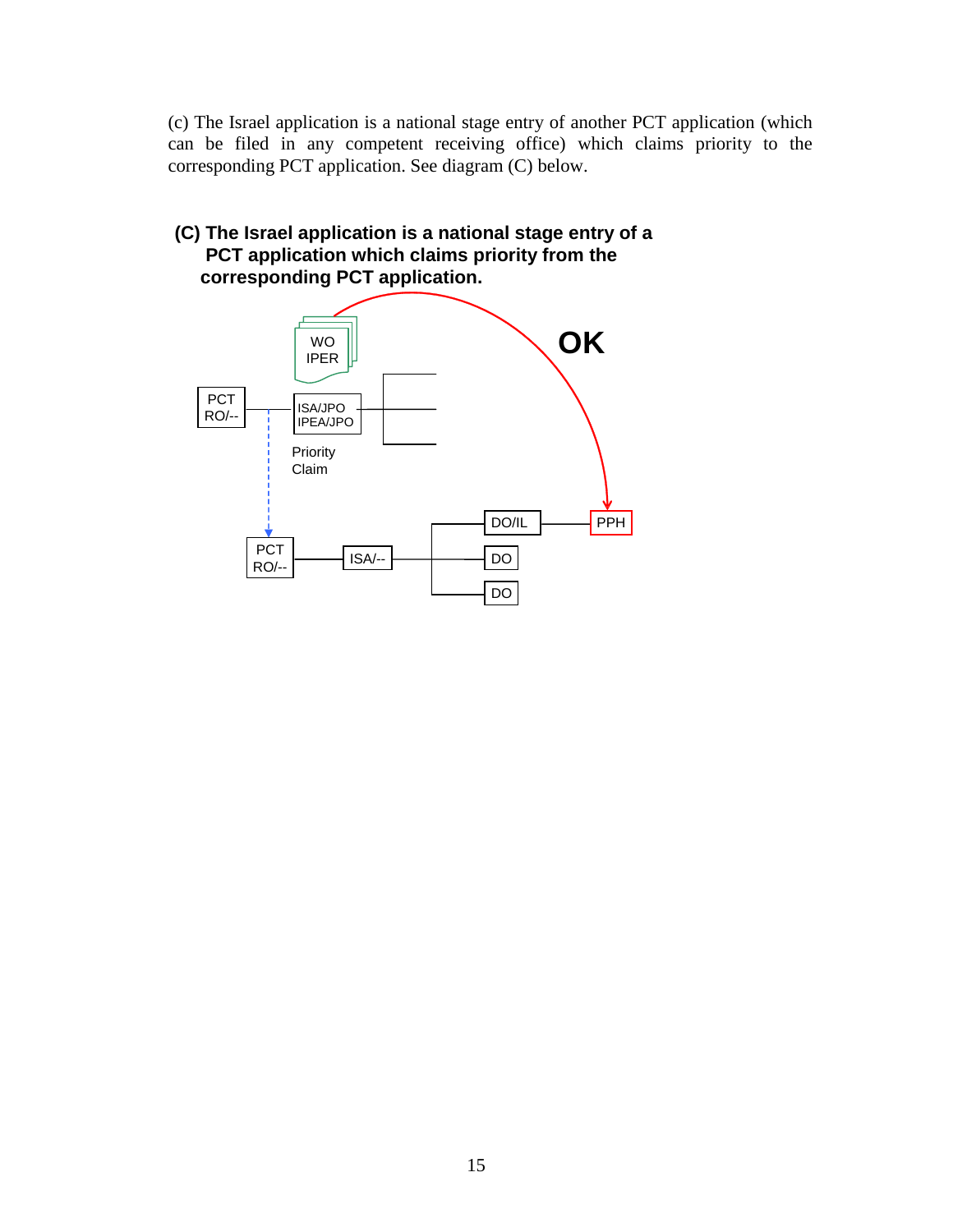(d) The Israel application is a national application claiming foreign/domestic priority to the corresponding PCT application. See diagram (D) below.

**(D) The Israel application is a national application claiming foreign/domestic priority from the corresponding PCT application.** 

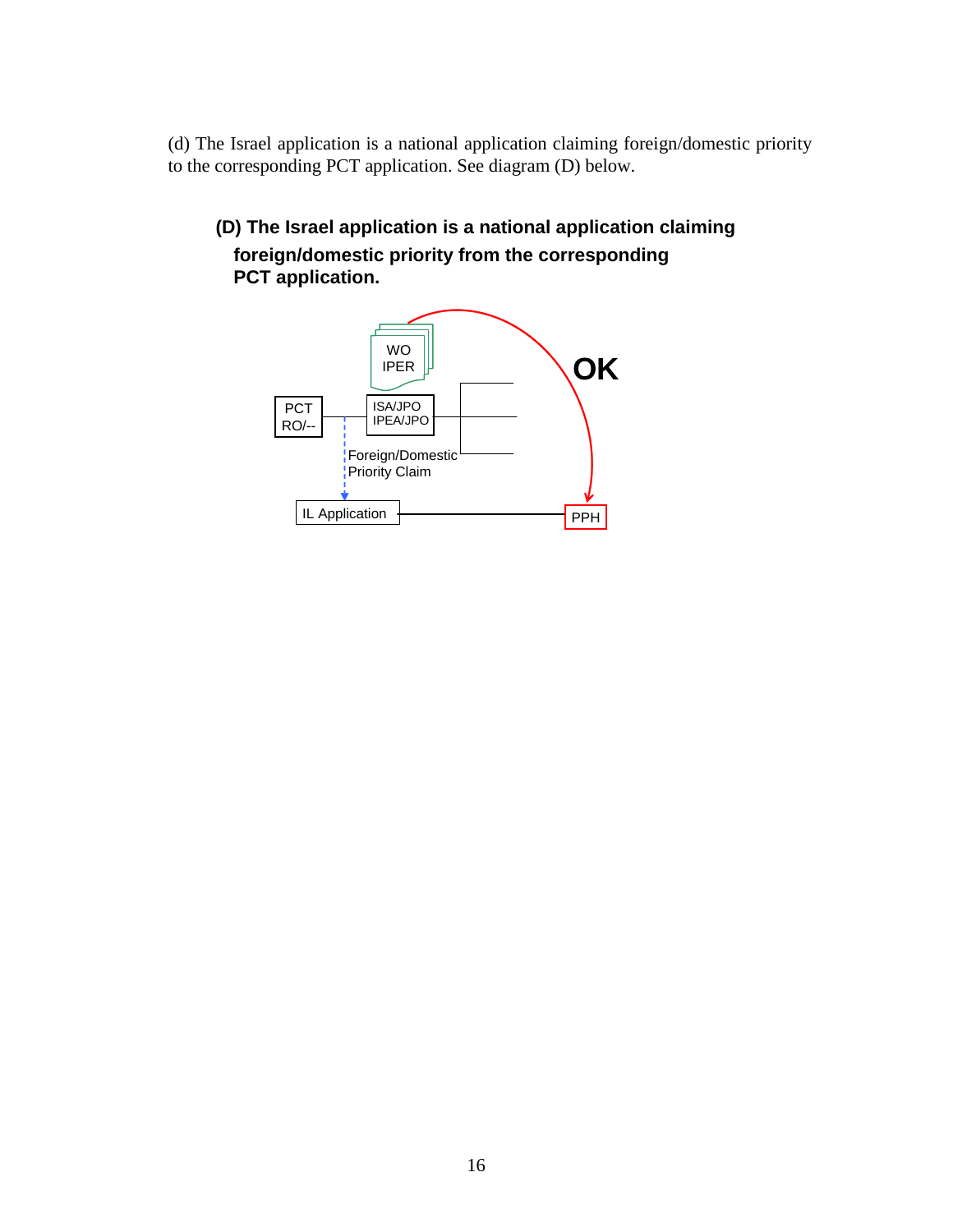(e) The Israel application is a divisional application of the Israel application which satisfies one of the above (a) through (d) scenarios. See diagrams (E1) and (E2) below.

**(E1) The Israel application is a divisional application of an application which satisfies requirement (a).** 



**(E2) The Israel application (IL2) is an application claiming domestic priority to an application (IL1) which satisfies requirement (b).** 

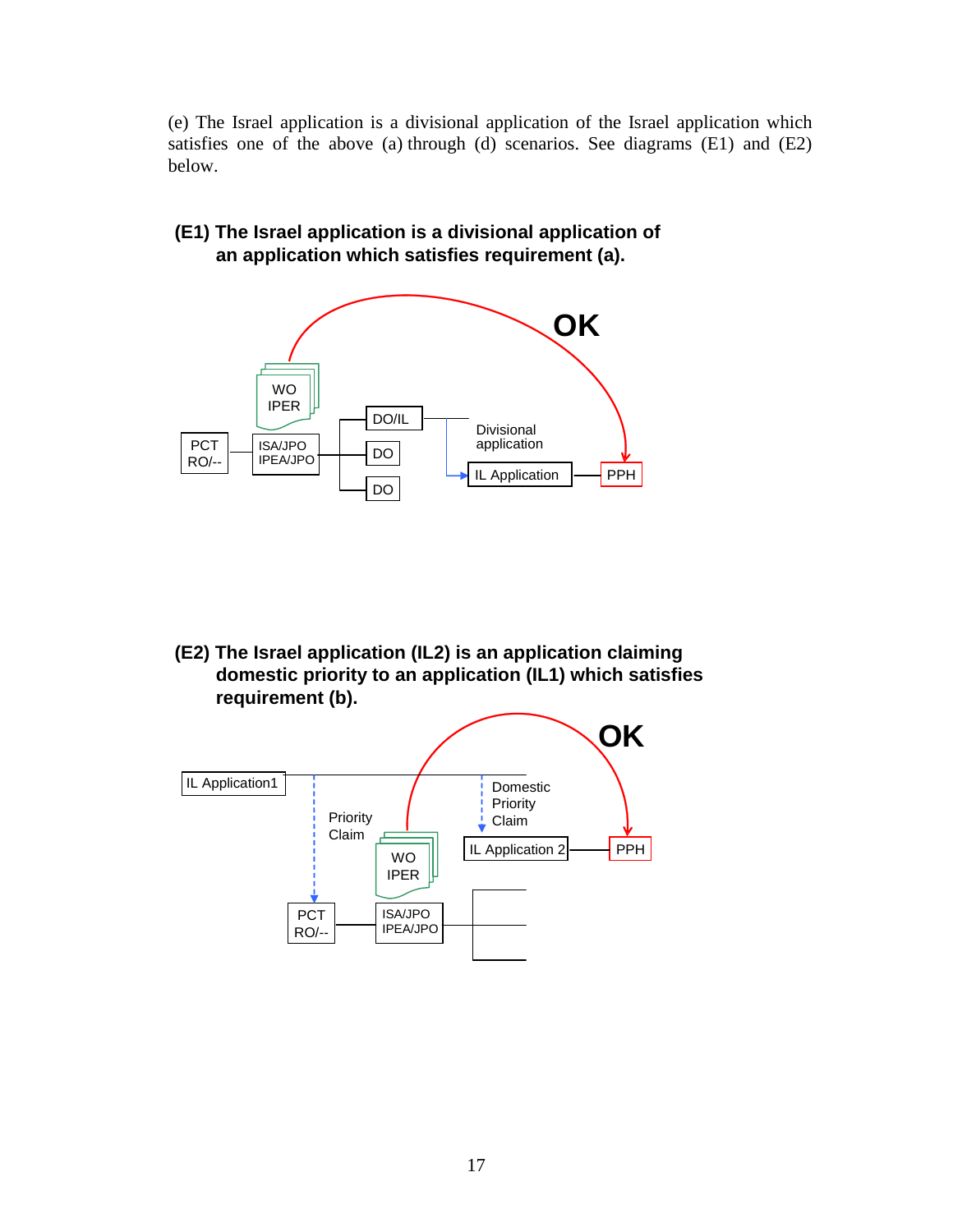(2) The latest work product in the international phase of the PCT application corresponding to the Israel application, namely, the WO/ISA, WO/IPEA, or the IPER, indicates at least one claim in the PCT application has novelty, inventive step and industrial applicability. In case any observation is described in Box VIII of the WO/ISA, WO/IPEA, or IPER which forms the basis for the PCT-PPH request, applicant must identify and explain why the claim(s) is/are not subject to any observation described in Box VIII irrespective of whether an amendment is submitted to correct the observation described in Box VIII. The Israel application will not be eligible to participate in the PCT-PPH pilot program if applicant does not identify and explain why the claim(s) is/are not subject to the observation described in Box VIII.

Note that the ISA and the IPEA which produced the WO/ISA, WO/IPEA and the IPER are limited to the JPO.

Applicant may not file a request to participate in the PCT-PPH pilot program on the basis of an International Search Report (ISR) only.

(3) Claim Correspondence

(a) All of the claims in each Israel application for which a request for participation in the PCT-PPH pilot program is made must sufficiently correspond to or be amended to sufficiently correspond to one or more of those claims indicated as having novelty, inventive step and industrial applicability and be free of any observation described in Box VIII in the latest work product of the corresponding PCT application.

(b) Claims are considered to "sufficiently correspond" where, accounting for differences due to translations and claim format requirements, the claims in the Israel application are of the same or similar scope as the claims indicated as having novelty, inventive step and industrial applicability and free of any observation described in Box VIII in the latest work product of the corresponding PCT application, or the claims in the Israel application are narrower in scope than the claims indicated as having novelty, inventive step and industrial applicability and free of any observation described in Box VIII in the latest work product of the corresponding PCT application.

(c) In this regard, a claim that is narrower in scope occurs when a claim indicated as having novelty, inventive step and industrial applicability and free of any observation described in Box VIII in the latest work product of the corresponding PCT application is amended to be further limited by an additional feature that is supported in the written description of the Israel application. The claim(s) with the narrower scope must be written in dependent form in the Israel application for which participation in the PCT-PPH pilot program is requested.

(4) Substantive examination of the Israel application for which participation in the PCT-PPH pilot program is requested has not begun.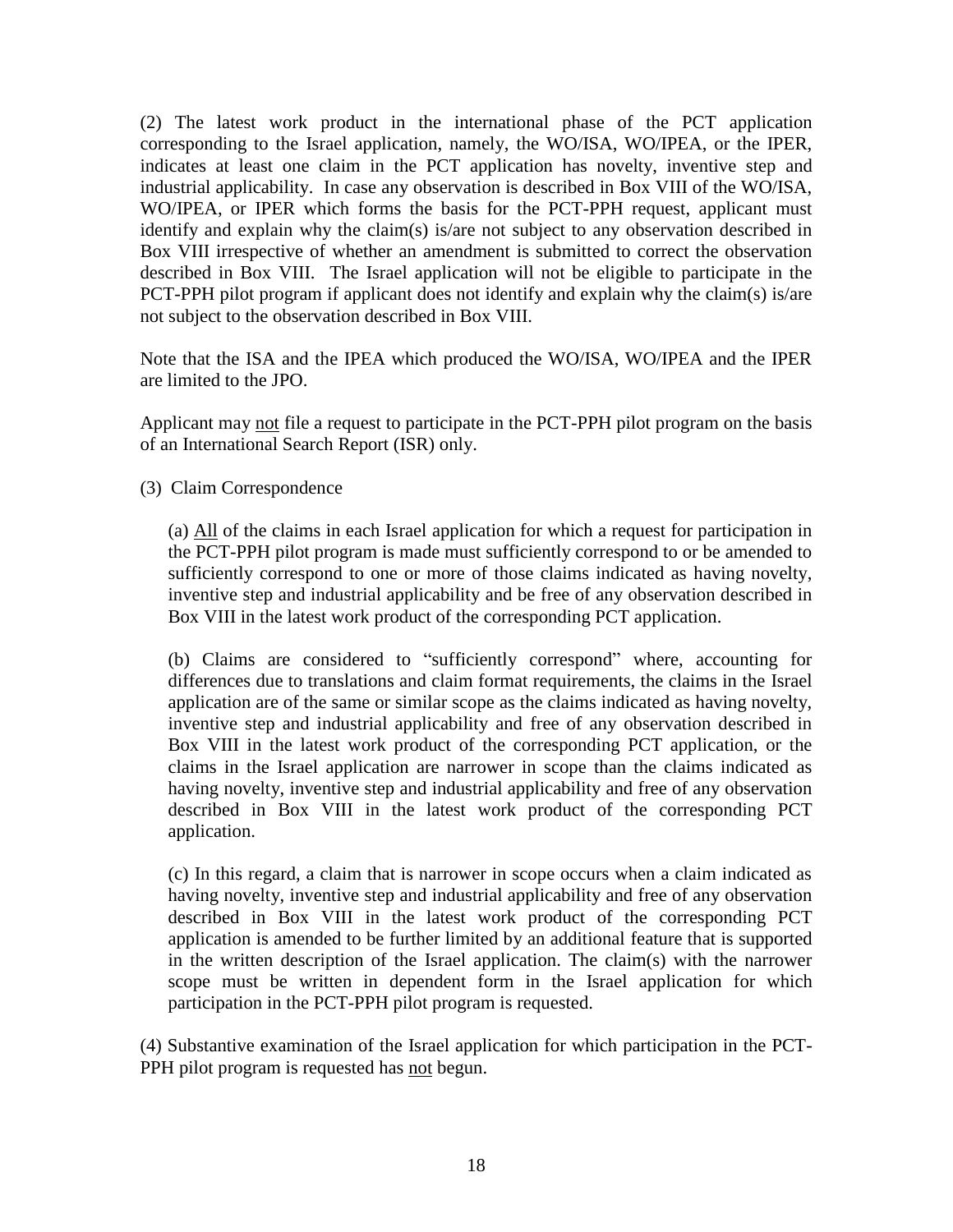(5) Applicant must file a request for participation in the PCT-PPH pilot program and a request that the Israel application be advanced out of turn for examination. A sample request form will be available from the ILPO Web site at "http://index.justice.gov.il/Units/RashamHaptentim/Units/patent/Madrichim/Pages/PPH.a spx "on March 1, 2013.

(6) In case the application satisfies the relationship  $B(1)(a)$ , the applicant need not submit a copy of the International Preliminary Report on Patentability (IPRP) and any English translations thereof when a copy of these documents is available online. An applicant need not submit these documents, unless otherwise requested by the ILPO. (WO/ISA and IPER are usually available as "IPRP Chapter I" and "IPRP Chapter II" respectively 30 months after the priority date.)

(7) If the copy of the set of claims which are indicated to be patentable/allowable is available online, an applicant need not submit this document unless otherwise requested by the ILPO. Where the set of claims is written in Japanese, the translations thereof must be still submitted by an applicant.

(8) Applicant is required to submit a claims correspondence table in English. The claims correspondence table must indicate how all the claims in the Israel application sufficiently correspond to the claims indicated as having novelty, inventive step and industrial applicability in the latest international work product.

(9) Applicant must submit a listing according to Section 18 of the Israel Patents Law, 5727-1967 ("the Law"), of the documents cited in the international work products (ISR, WO/ISA, WO/IPEA, IPER) of the PCT application corresponding to the Israel application for which participation in the PCT-PPH pilot program is requested (unless such a listing has already been filed in the Israel application, in which case applicant may simply refer to the previously filed listing and indicate in the request for participation in the PCT-PPH pilot program when the listing was previously filed in the Israel application). If the reference is a patent document available online, the applicant is not required to submit it. In case the patent examiner has difficulty in obtaining the document, however, the applicant may be asked to submit it. Non-patent literature must always be submitted. Translations of cited references are unnecessary.

(10) The request for participation in the PCT-PPH pilot program and all the supporting documents can either be submitted to the ILPO by mail to: Israel Patent Office, 1 Agudat Sport Hapoel St. Technology Garden, Building No. 5, Jerusalem, 9695101, Israel; or via the following email address:  $pph@$  justice.gov.il .Any preliminary amendments and Section 18 of the Law listings submitted with the PCT-PPH documents must be separately indexed as a preliminary amendment and Section 18 of the Law listing, respectively.

Where the request for participation in the PCT-PPH pilot program and special status are granted, applicant will be notified and the Israel application will be advanced out of turn for examination. In those instances where the request for participation in the PCT-PPH pilot program does not meet all the requirements set forth above, applicant will be